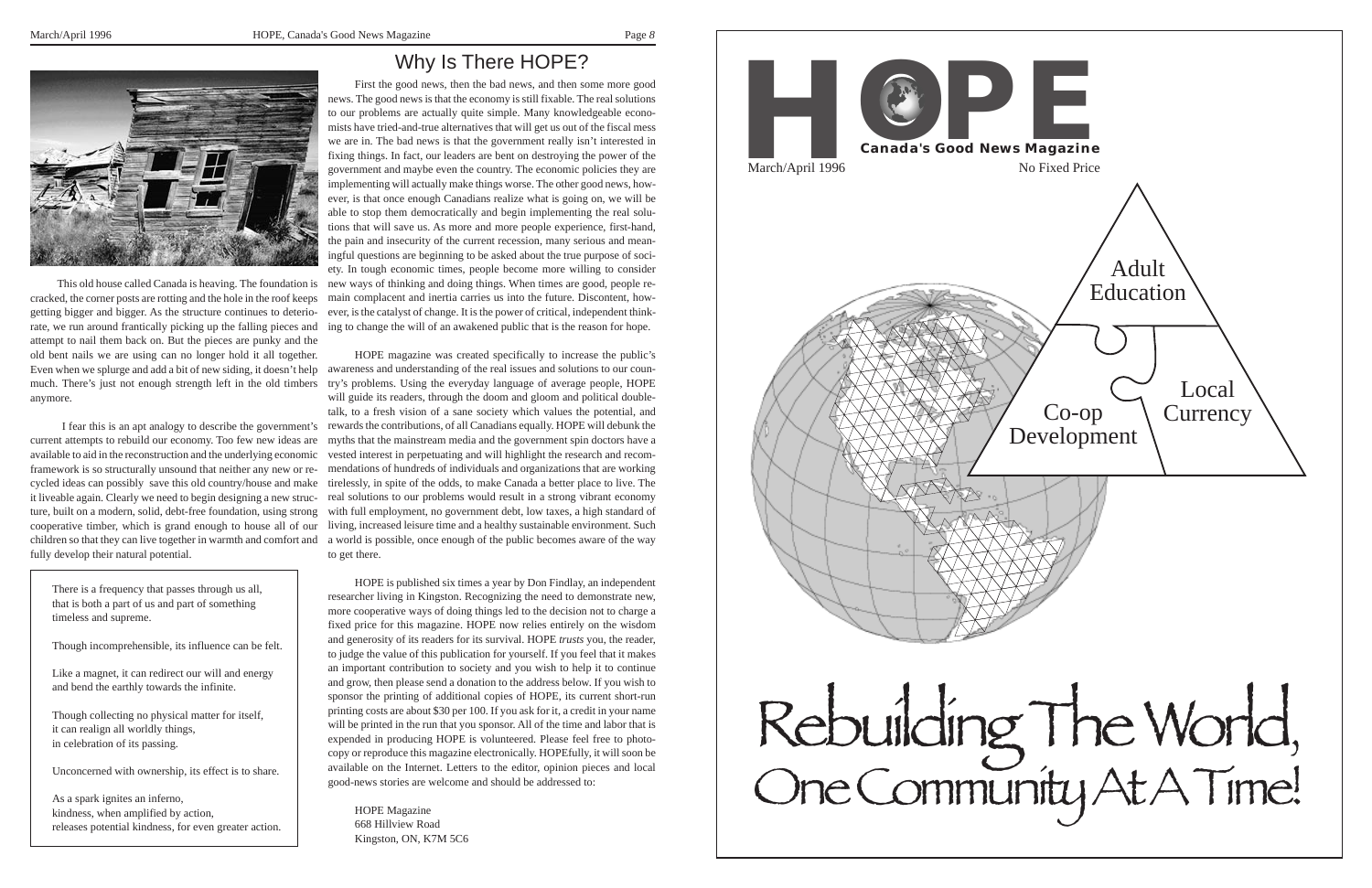*Francis Xavier University, Antigonish, NS, which was submitted to* **primacy of the individual**. This principle is based on both religious *the Royal Commission on Taxation of Cooperatives, 1945*

Long before the economic convulsions of the nineteen-thirties shocked Canadians into the realization that something was radically wrong (*with the economic system)*, a number of people in Eastern Nova Scotia had interested themselves in a possible program which would improve living conditions in this country. Some of these people were that **social reform must come through education**. Social progress in professors at the University, others were agricultural workers, and oth-a democracy must come through the actions of the citizens; it can ers pastors of rural parishes. The founders of the Antigonish Movement had not been deluded by the prosperity of '28 nor had they to themselves. That improvement, in turn can come only through educawait for the depression of '29 to become dissatisfied with the old or-tion. der. For decades before this the farmers and fisherman of Eastern Canada had endured great depression. There were a few notable periods in which they had fairly good times, but in the main the old order **nomic**. In the first place, the people are most keenly interested in all meant poverty and misery for thousands of them.

The lot of the industrial worker was not much better. In boom times, especially during the last war, the industrial towns pulsated with life, but in between they suffered an economic blackout and became ghost-towns where no real human happiness could flourish. In one *ries of what is practical or possible in all other problems)* fifty-year period Eastern Canada lost four hundred and fifty thousand of its people to other parts of America. This acted like a pernicious anemia on hundreds of communities. **For the people of Eastern tion must be through group action**. Group action is natural because **Canada it was not a question of one depression; it was a question of a whole series of depressions, of dark days when men lived in** but his problems are usually group problems. Any effective adult edu **insecurity and fear, unable to concern themselves with anything** cation program must, therefore, fit into this basic group organization **but the grim struggle to keep body and soul together.**

*taken from a brief prepared by the Extension Department of St.* ment is built is contained in six principles. The first of these is **the** and democratic teaching: religion emphasizes the dignity of man, cre ated in the image and likeness of God; democracy stresses the value of the individual and the development of individual capacities as the aim of social organization.

> om group. Moreover, economic reform is the most immediate necessity,<br>with shecause the economic problems of the world are the most pressing The third principle is that **education must begin with the eco** concerned with economic needs; and it is good technique to suit the educational effort to the most intimate interests of the individual or because the economic problems of the world are the most pressing. *(also, they control the scope of the discussion and define the bounda-*

The solution, some thought, lay in bringing the people to the out organization. University for the benefits of better education and they began to experiment with what was known as "The People's School". Groups of people with varying educational backgrounds were brought to the campus for a period of six weeks and given instruction in various fields of knowledge. The response showed that the people were anxious and of change which may prove unpopular in certain quarters. able to learn, but the experiment was discontinued after four years because, in addition to the fact that such a system of adult education was beset with difficulties, it was recognized that only a small percentage could be reached in this manner alone and that the benefits of the University should be brought to the people rather than have the people come to the institution for instruction.

The essence of the philosophy on which the Antigonish Move- as a continuing process and each success was considered to be a new *Travelling throughout Nova Scotia to the mines, the fishing wharfs and the lumber camps, Moses M. Coady took adult education to the people. Finding illiteracy rates as high as 75% in some areas, Coady began by organizing kitchen table study and discussion groups and by teaching reading and writing. One of his strategies was to identify the "natural leaders" in the community and to teach them to coordinate and expand local initiatives. Each study group was en achieve them would be developed. Education and growth was viewed*

A Philip China (Fig. 1). The state is the state of the state of the state is the state of the state is the state of the state of the state is the state of the state is the state of the state of the state is the state of t

# Dr. M. M. Coady and the Antigonish Movement

The primacy of the individual gives rise to the second principle only come if there is an improvement in the quality of the people

The second stage in the development of the movement came with a series of Rural Conferences which later became Rural and Industrial Conferences, attended by leaders in all walks of life who were anxious to inquire into the economic difficulties of the people of Nova Scotia. Out of their discussions came the conviction that **education of the type which would reach out and operate in the lives of the great majority of the people must be the first step to reform and social improvement**. To organize that educational program and de-*couraged to list their most pressing economic needs. Specific tasks* velop the necessary techniques, the Extension Department was set up. *and solutions would then be defined and co-operative strategies to*

The fourth principle of the Antigonish Movement is that **educa** man is a social being. Not only is man commonly organized into groups, of society. Moreover, group action is essential to success under mod ern conditions; you cannot get results in business or civic affairs with-

The fifth principle is that **effective social reform involves fun damental changes in social and economic institutions**. It is neces sary to face the fact that real reform will necessitate strong measures

The final principle is that **the ultimate objective of the move ment is a full and abundant life for everyone in the community**. Economic co-operation is the first step, but only the first, towards a society which will permit every individual to develop to the utmost limit of his capacities.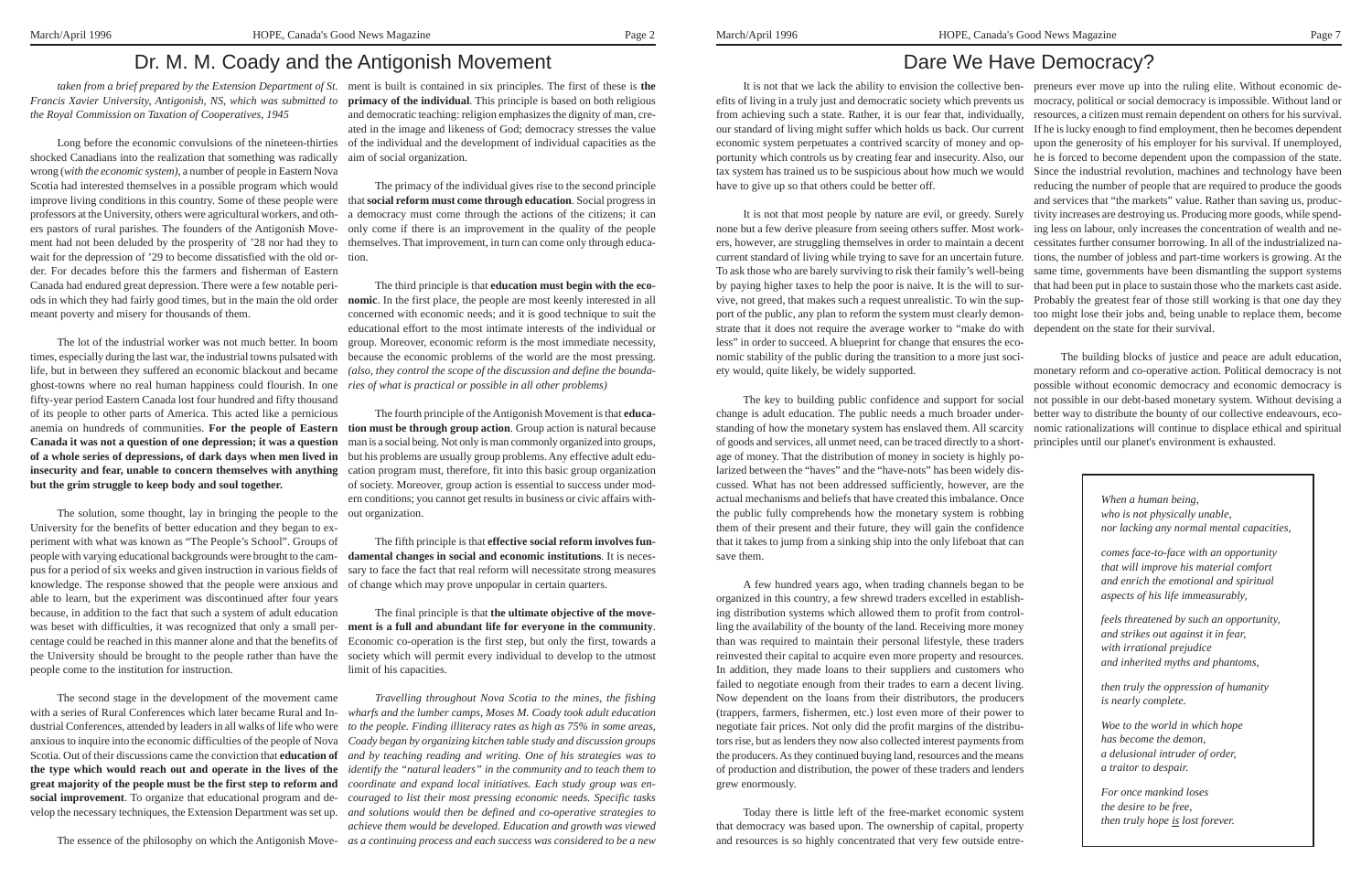*beginning rather than an end. Four main fields of co-operative activi-*action. Co-operation is eminently fitted to do this. Right here in *ties were identified and pursued: (1) merchandising; (2) credit; (3)* Maritime Canada, French and English, Protestant and Catholic, and *processing and marketing; and (4) services.* (1) **merchandising**: at the end of 1943, there were sixty retail lives. adherents of all political parties are today working together in huge numbers to carry on in a friendly way the business activities of their

co-operative stores in Nova Scotia with a membership of over 12,000. Their total volume of business was over \$4,000,000. (2) **credit**: at the beginning of 1944, seventy thousand people in the Maritimes belonged *co-operation was quoted in a book by Alexander F. Laidlaw, enti*to four hundred credit unions with assets of \$4,250,000. In their first *tled "The Man From Margaree":* eleven years, these credit unions loaned over \$13,000,000 to their members. In Nova Scotia alone, the loans amounted to \$8,000,000; and it is significant that this loan business was carried on with a loss two points. They had a clear-cut idea of their objective, and they of only \$1400. (3) **processing and marketing**: in 1944, a number of co-operative groups, owning their own lobster plants, were doing an annual business of over \$1,500,000 and at that time they were the biggest producers of lobsters in the world. The co-operative poultry pools in Nova Scotia, developed by the Department of Agriculture, **opportunity to achieve the realization of all their possibilities** began with 9,437 lbs. in 1934 and marketed over 900,000 lbs. in 1944. Between 1934 and 1944 the two top grades, A and B, increased from 58% to over 90%, and the price rose from the lowest to the highest in Canada. (4) services: by 1944, six groups of industrial workers in the beginning, to create a nation of mere shopkeepers, whose Nova Scotia had completed housing projects and a seventh project had already begun. Other groups interested in housing co-operatives to look into the sun and into the depths of the sea. We want them to were in the study-club stage. *Perhaps Coady's most eloquent expression of the benefits of* The promoters of the Antigonish Movement were certain of knew that this objective was to be reached through some scheme of adult education. The objective was to give life to the people of the Maritime Provinces. This meant a better economic status, more culture and greater spirituality; **it meant giving the people equality of through voluntary action in a democratic society.** …this is only the beginning. We have no desire to remain at thoughts run only to groceries and to dividends. We want our men explore the hearts of flowers and the hearts of their fellow men. We

## *and that co-operation is a force for unity and brotherhood:*

*As the following 1945 passages reveal, Moses Coady believed that co-operation is the very essence of democracy:* A hundred and fifty years ago political democracy was the great want them to live, to love, to play and pray with all their being. We want them to be men, whole men, eager to explore all the avenues of life and to attain perfection in all their faculties. We want for them the capacity to enjoy all that a generous God and creative men have placed at their disposal. We desire above all that they will dis-

aim of the people. It was thought that, if men were masters in the cover and develop their own capacities for creation. It is good to political realm, all would be well. Experience in this regard has been appreciate; it is godlike to create. disappointing, particularly since the advent of technology, the concentration of wealth, and the powerful growth of financial groups. Owing to the intimate connection between economic control and political participation, political freedom is to a large extent nullified today. Domination in the economic field has meant control over the other fields of social activity. Those who control the financial processes of the nation will also rule the political state. Thus if the people want equality of opportunity and full participation in the democratic society they must improve their economic status. They must develop themselves intellectually and acquire economic prestige in the only way open to them - group action or co-operation. If democracy is to endure and grow to fulness, people of all classes must realize this fundamental truth. *The second world war changed the economic conditions in Canada. Huge amounts of government spending during the war had helped industrialize Canada and unemployment had been nearly eliminated. The post-war boom bolstered a spirit of individualism, independence and self-reliance. Most citizens bought into the myth that unlimited upward mobility was possible for anyone who was prepared to work long and hard enough for one of the new industrial dynamo corporations that were now gobbling up their smaller competitors in the marketplace. Co-operation was out, competition was in. No one then could have imagined that history would so quickly begin to repeat itself all over again …except perhaps for Dr. Coady. In 1954, just five years before his death, he wrote:*

Another great spiritual value of co-operation is that it gives the people of the nation a sense of togetherness. It gives unity of thought and action. This is particularly important for Canada. We are a mosaic of the people, meanwhile, are being gradually herded into a of peoples. We have many religious creeds. This diversity might easily be an obstacle to our progress. Religious and racial bigotry may divert us from our true goal and dissipate our energies. Canada needs, above everything else, a new synthesis. We need new and larger loyalties. We need an over-all philosophy that will unite us in common speak out against oppression lest they antagonize the oppressors. During the past two centuries on this continent the general emphasis has been placed on material progress. In the feverish pursuit of this goal, a comparatively few clever and sometimes unscrupulous men have acquired immense wealth and power. Great masses proleterian existence. Many have already accepted it as their portion. To this end, indeed, they are often deceived into believing that those who exploit them are their protectors. Even those who know the real situation and who are in positions of leadership are afraid to

## Fluctuations In Individual Income Under New Monetary System

| <b>Hour Base</b>                 | <b>Currently</b>        | <b>Shorter Work-year</b>    |
|----------------------------------|-------------------------|-----------------------------|
| <b>Total Population</b>          | 30 million              | 30 million                  |
| Standard Work-year               | $2,000$ hours           | 1,500 hours                 |
| <b>Total Hour Base</b>           | 60,000 million hours    | 45,000 million hours        |
| <b>Wealth Distribution</b>       |                         |                             |
| <b>National Net Assets</b>       | 2,400,000 million \$    | $2,400,000$ million \$      |
| Share per Person (Annual Income) | 80,000 \$ each          | 80,000 \$ each              |
| Average Value of Labor           | 40.00 \$ per hr.        | 53.33 \$ per hr.            |
| <b>Hour Base</b>                 | <b>Growth in Assets</b> | <b>Growth in Population</b> |
| <b>Total Population</b>          | 30 million              | 40 million                  |
| Standard Work-year               | $2,000$ hours           | $2,000$ hours               |
| <b>Total Hour Base</b>           | 60,000 million hours    | 80,000 million hours        |
| <b>Wealth Distribution</b>       |                         |                             |
| <b>National Net Assets</b>       | 2,550,000 million \$    | 2,400,000 million \$        |
| Share per Person (Annual Income) | 85,000 \$ each          | 60,000 \$ each              |
| Average Value of Labor           | 42.50 \$ per hr.        | 30.00 \$ per hr.            |

## BENEFITS OF NEW MONETARY SYSTEM

- 1 Recognizes that each human being has a birthright to benefit from the development of the earth's resources
- 2 Permits every citizen to live with freedom and dignity and to enjoy a reasonable standard of living
- 3 Encourages society to cooperate to maximize the value of its human and natural resources As society's Asset Base of well-managed resources and durable, high-quality goods grows, so too does the wealth and security of each and every citizen (see Growth in Assets Block)
- 4 Encourages society to invest in education and human development so that all of its citizens can maximize their natural potential and make the greatest possible contribution to society
- 5 Encourages society's withdrawl from the vicious cycle of over-work/over-produce/over-consume. Allows a shorter work week to be implemented without lowering individual income or wealth (see Shorter Work-year Block). Once we stop working ourselves to death, we can begin to focus on the creative and spiritual aspects of life and learn to enjoy our time off.
- 6 Demonstrates to people that excessive population growth has serious negative implications for society by affecting their individual incomes directly (see Growth in Population Block)
- 7 Eliminates the causes of stress, poverty, violence and crime and increases the health, safety, longevity and quality of life of all citizens.
- 8 Eliminates inflation's power to erode real income by anchoring the total money supply to the asset base. Such a shift would enable society to finally monetize the value of some of its most important, yet previously intangible, collective assets such as education, good health and a clean environment.

Immense power and despotic economic domination is concentrated in the hands of a few. …This power becomes particularly irresistible when exercised by those who, because they hold and control money, are able also to govern credit and determine its allotment, for that reason supplying, so to speak, the lifeblood to the entire economic body, and grasping, as it were, in their hands the very soul of production, so that no one dare breathe against their will. …Free competition is dead; economic dictatorship has taken its place. …The whole economic life has become hard, cruel and relentless in a ghastly measure." *Pope Pius XI, Quadragesimo Anno Encyclical, 1931*